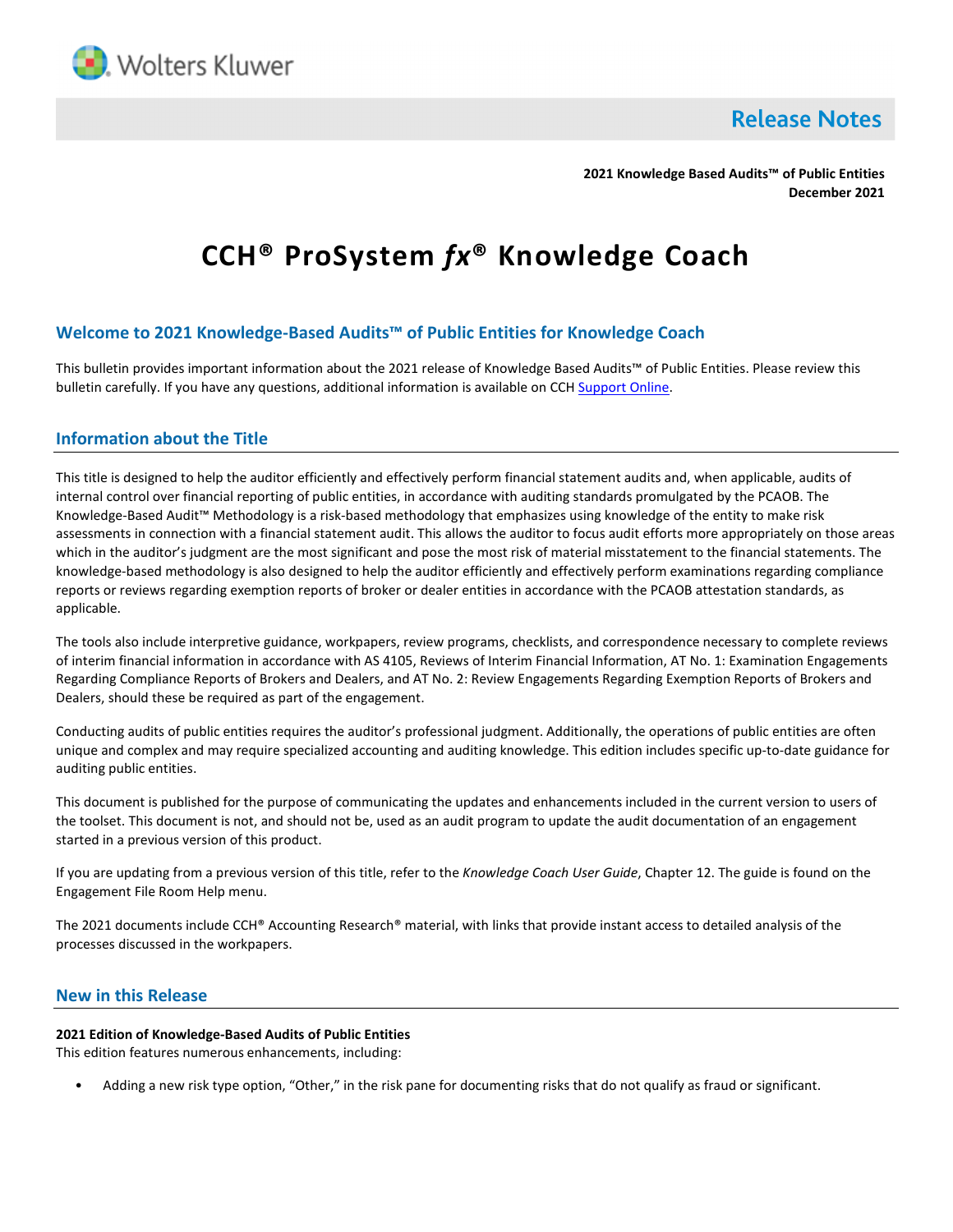- Updating the "Debt" audit area to "Debt and Lease Obligations."
- Adding a new column, "Describe Any Compensated Control(s) that Limit the Severity of the Deficiency," in KBA-103 Evaluating and Communicating Internal Control Deficiencies. The auditor can now describe compensating controls related to deficiencies in KBA-103 instead of other workpapers. Also, there is no diagnostic on this column, as describing the compensating controls is not required.
- Removing columns in KBA-400 Scoping and Mapping of Significant Account Balances, Classes of Transactions, and Disclosures related to "Compensating Controls," as this is now documented in KBA-103.
- Rearranging columns in KBA-400 Table 1: Scoping and Mapping table for improved workflow.
- Removing columns in KBA-401 Understanding Entity-Level Controls and KBA-402 Understanding General Controls for Information Technology related to "Compensating Controls," as this is now documented in KBA-103.
- Removing columns in KBA-40X Understanding Activity-Level Controls series related to "Compensating Controls;" also, adding a new column, "Identify Any Complementary Control(s) Necessary to Meet the Control Objective," to improve workflow.
- Adding a new step, "Significant Accounting Estimates," to many audit programs.
- Enhancing instructions and procedures throughout the toolset to improve the workflow.

[Click here](http://support.cch.com/updates/KnowledgeCoach/pdf/guides_tab/2021%20Public%20Entities%20Title%20Overview%20for%20Knowledge%20Coach%20Users.pdf) for the 2021 Audits of Public Entities Title Overview for Knowledge Coach Users.

## **CCH® ProSystem** *fx***® Engagement 2020 Compatibility**

This title can be installed on Engagement v2020 by first installing the Engagement v2020.2.4 Update. The latest update can be downloaded via CCH Software Delivery Manager. This update allows you to use the 2021 content without installing Engagement v2020 until your firm plans to update.

## **CCH Axcess Knowledge Coach Instructions and Information**

• No installation is necessary. Once released, the title will be available for use after login. See the help topic [Updating Industry](https://knowledgecoach.cchaxcess.com/Knowledge-Coach/Content/Engagements/Eng-Update-content.htm)  [Content to the Latest Version](https://knowledgecoach.cchaxcess.com/Knowledge-Coach/Content/Engagements/Eng-Update-content.htm) for instructions about applying the updated title.

## **CCH ProSystem** *fx* **Knowledge Coach Instructions and Information**

### **Updating Your Title**

If you are updating from a previous version of this title, review **Help > Knowledge Coach Help Topics**, then select "Updating to the Latest Version of a Workpaper" from the Table of Contents.

### **Best Practices**

- Save changes to workpapers before closing the workpaper or the binder to ensure data is correctly updated.
- If Microsoft® Word crashes when using Knowledge Coach, before closing the binder, use the **Save Knowledge Coach Answers** option in the binder view under the Tools menu. This saves all data within tables.
- You can view other Knowledge Coach best practices on ou[r Web](https://support.cch.com/kb/solution/000034942/sw34947) site.

#### **License Requirements**

This title requires the Knowledge-Based Audits of Public Entities license. Users who do not have a license for this title cannot use Knowledge Coach functionality in workpapers.